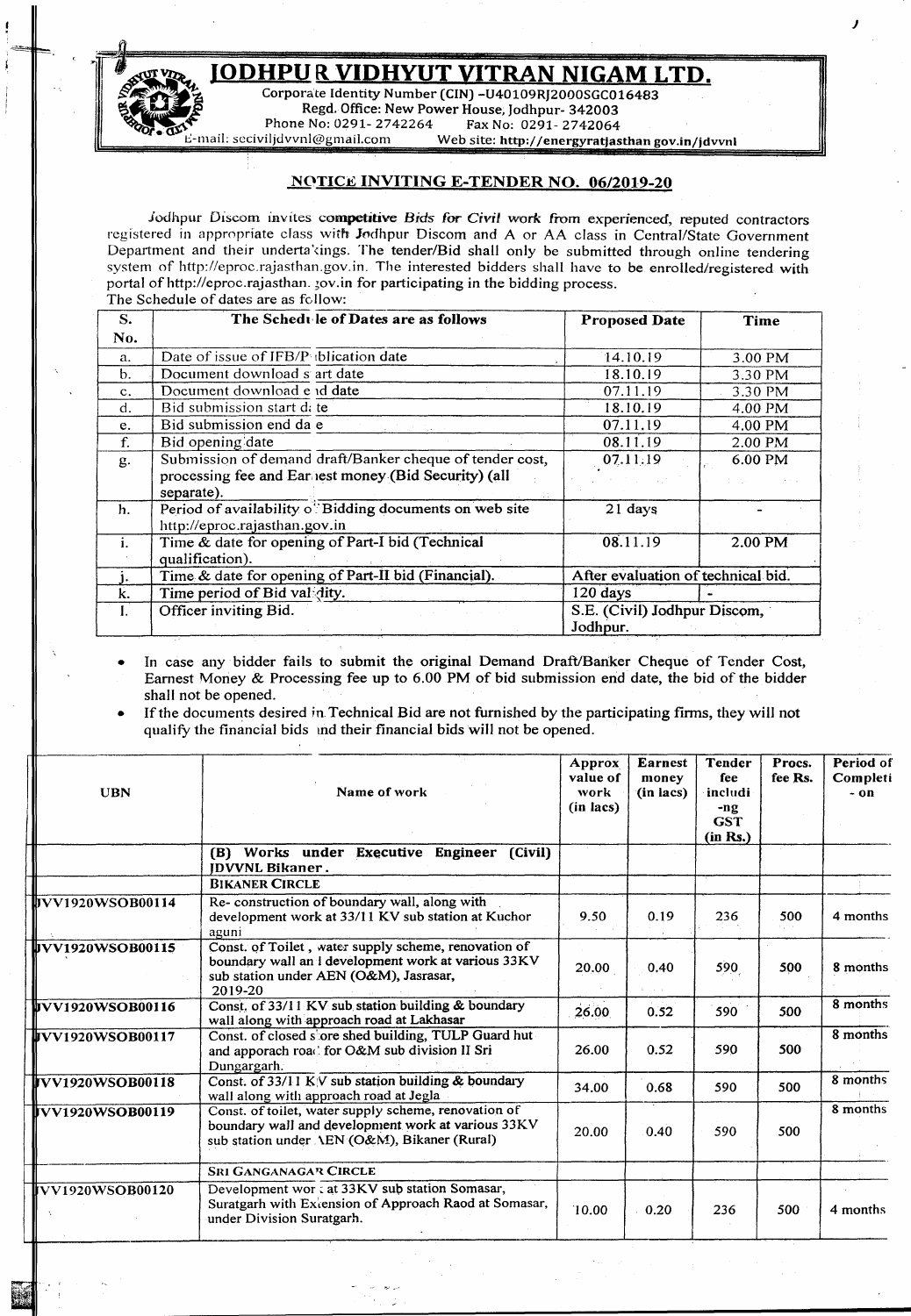| JVV1920WSOB00121        | Development work at 33KV sub station Nirwana,<br>Sardarpura Bika RIICO Suratgarh with Extension of<br>Approach Raod it Sardarpura Bika, RIICO Suratgarh<br>under Division Suratgarh.                                                                                                     | 10.00 | 0.20  | 236 | 500 | 4 months |
|-------------------------|------------------------------------------------------------------------------------------------------------------------------------------------------------------------------------------------------------------------------------------------------------------------------------------|-------|-------|-----|-----|----------|
| <b>JVV1920WSOB00122</b> | Raising of main zate of sub station with Development<br>work at 33KV S ib station Karanpur.                                                                                                                                                                                              | 10.00 | 0.20  | 236 | 500 | 4 months |
| JVV1920WSOB00123        | Providing and la ving paving block with Development<br>work at 33KV S ib station Padampur                                                                                                                                                                                                | 10.00 | 0.20  | 236 | 500 | 4 months |
| JVV1920WSOB00124        | Const. of Approvch Road with Development work of<br>33KV Sub Static n, Satzanda (under sub division<br>Raisinghnagar)                                                                                                                                                                    | 08.00 | 0.16  | 236 | 500 | 1 month  |
| JVV1920WSOB00125        | Raising of main zate of sub station with earth filling and<br>Development werk at 33KV sub station, Vishanpura<br>(under sub division Raisinghnagar)                                                                                                                                     | 08.00 | 0.16  | 236 | 500 | 1 month  |
| JVV1920WSOB00126        | Renovation of F oundary wall with Development work<br>of 33KV sub station, Old Gharsana under Division<br>Anoopgarh                                                                                                                                                                      | 10.00 | 0.20  | 236 | 500 | 4 months |
| JVV1920WSOB00127        | Const. of Chain Link Fencing work for 11/0.4 KV<br>Transformers under sub division (CSD III ) Sri<br>Ganganagar                                                                                                                                                                          | 15.00 | 0.30  | 590 | 500 | 6 months |
| <b>JVV1920WSOB00128</b> | Const. of Chain Jink Fencing work for 11/0.4 KV<br>Transformers under sub division (CSD I) Sri<br>Ganganagar                                                                                                                                                                             | 10.00 | 0.20  | 236 | 500 | 6 months |
| JVV1920WSOB00129        | Development work (Almirah shutter) at 33KV sub<br>station Badopal Road Suratgarh                                                                                                                                                                                                         | 02.00 | 0.04  | 236 | 500 | 2 months |
| JVV1920WSOB00130        | Development work with const. of store at 33KV sub<br>station Sadulshahar                                                                                                                                                                                                                 | 10.00 | 0.20  | 236 | 500 | 6 months |
| <b>JVV1920WSOB00131</b> | Water Supply arrangement with development work at<br>33KV sub station CCBF Suratgarh                                                                                                                                                                                                     | 01.00 | 0.02  | 236 | 500 | 1 month  |
| <b>JVV1920WSOB00132</b> | Development work for 33KV sub station boundary walls<br>under XEN CD Sri Ganganagar                                                                                                                                                                                                      | 07.15 | 0.143 | 236 | 500 | 4 months |
| JVV1920WSOB00133        | HANUMANGARH CIRCLE<br>Const. of Toilets at 33/11 KV sub station Jakharawali,<br>Thirajwala & Ch.ianibari including urgent sanitary<br>work at various 33/11 KV sub station under                                                                                                         | 10.00 | 0.20  | 236 | 500 | 6 months |
| <b>JVV1920WSOB00134</b> | Hanumangarh Circle<br>Const. of boundary wall including development work at<br>33KV sub station satipura for ROB at C-66                                                                                                                                                                 | 08.00 | 0.16  | 236 | 500 | 1 month  |
| <b>JVV1920WSOB00135</b> | Const. of 33KV sub station building, boundary wall,<br>approach road along with earth filling for 33/11KV sub<br>station INGM                                                                                                                                                            | 35.00 | 0.70  | 590 | 500 | 8 months |
| <b>JVV1920WSOB00136</b> | Const. of store shed, unloading platform, cable trench<br>covers, chain link fencing work with raising of boundary<br>wall including approach road at 33KV sub station fort<br>Hanumangarh Town                                                                                          | 30.00 | 0.60  | 590 | 500 | 8 months |
| Terms & conditions:     |                                                                                                                                                                                                                                                                                          |       |       |     |     |          |
| office hours.           | 1. Tender shall be submitted online only through http://eproc.rajasthan.gov.in the tender documents can<br>be downloaded from this web site. The tender documents can be seen in respective Division offices in                                                                          |       |       |     |     |          |
| uploaded in tendering.  | 2. Bidders should be registered with GST Department. The copy of GST registration shall have to be<br>3. No physical/offline tender/bid shall be accepted & also information available on the SPPP Portal                                                                                |       |       |     |     |          |
|                         | (http://sppp.rajasthan.gov.in).                                                                                                                                                                                                                                                          |       |       |     |     |          |
|                         | 4. The contractor must have sufficient experience of execution of similar type of works in Govt.<br>Department/Public Enterprises.                                                                                                                                                       |       |       |     |     |          |
|                         | 5. The tender cost & Earnest Money shall be in the form of Demand Draft or Banker Cheque of Scheduled<br>Bank drawn in favour of concerned Accounts Officer (Distt.-Circle)/O&M) Jodhpur Discom, Bikaner                                                                                 |       |       |     |     |          |
|                         | of respective headquater of I xecutive Engineer (Civil) payble at respective headquater for the works<br>mentioned at and shall be submitted offline/manually in the office of the respective Executive Engineer                                                                         |       |       |     |     |          |
|                         | (Civil) up to scheduled date $\ell$ : time.<br>6. The Bidders enlisted in appropriate class in civil wing of Jodhpur Discom shall deposit @ half percent<br>Earnest Money, otherwise Earnest Money will be deposited @ 2%.                                                               |       |       |     |     |          |
| 7.                      | The firm which is participating in the tender process is required to deposit the demand draft which is<br>prepared themselves only.                                                                                                                                                      |       |       |     |     |          |
|                         | 8. The processing fee shall be in form of demand draft/Banker cheque of scheduled Bank drawn in favour<br>of Managing Director, RISL payable at Jaipur and shall be offline/manually submitted in the office of<br>the concerned Executive Engineer (Civil) up to scheduled date & time. |       |       |     |     |          |
| withdrawn.              | 9. On award of contract, the work should have started within 15 days; otherwise work will be treated as                                                                                                                                                                                  |       |       |     |     |          |
|                         | 10. The undersigned reserves right to cancel the BID without assigning any reasons to the bidder or anyone                                                                                                                                                                               |       |       |     |     |          |

else. 11. The water & electricity shall be arranged by the bidder at his own source.

\

N

I

- 12. All taxes payable, if any, un ler the contract or laid down by Government from time to time, shall mandatory to be paid by the bidder as per prevailing rules.
- 13. The bidder shall have to subm it a certificate that he has an establishment covered under the provision of EPF Act 1952 and having a se varate registration with P.F. Commissioners. In absence of the same, the

IJ 1 , market and the second state of the second state and the second state of the second state of the second s<br>In the second state of the second state of the second state of the second state of the second state of the sec "0

~

~

,